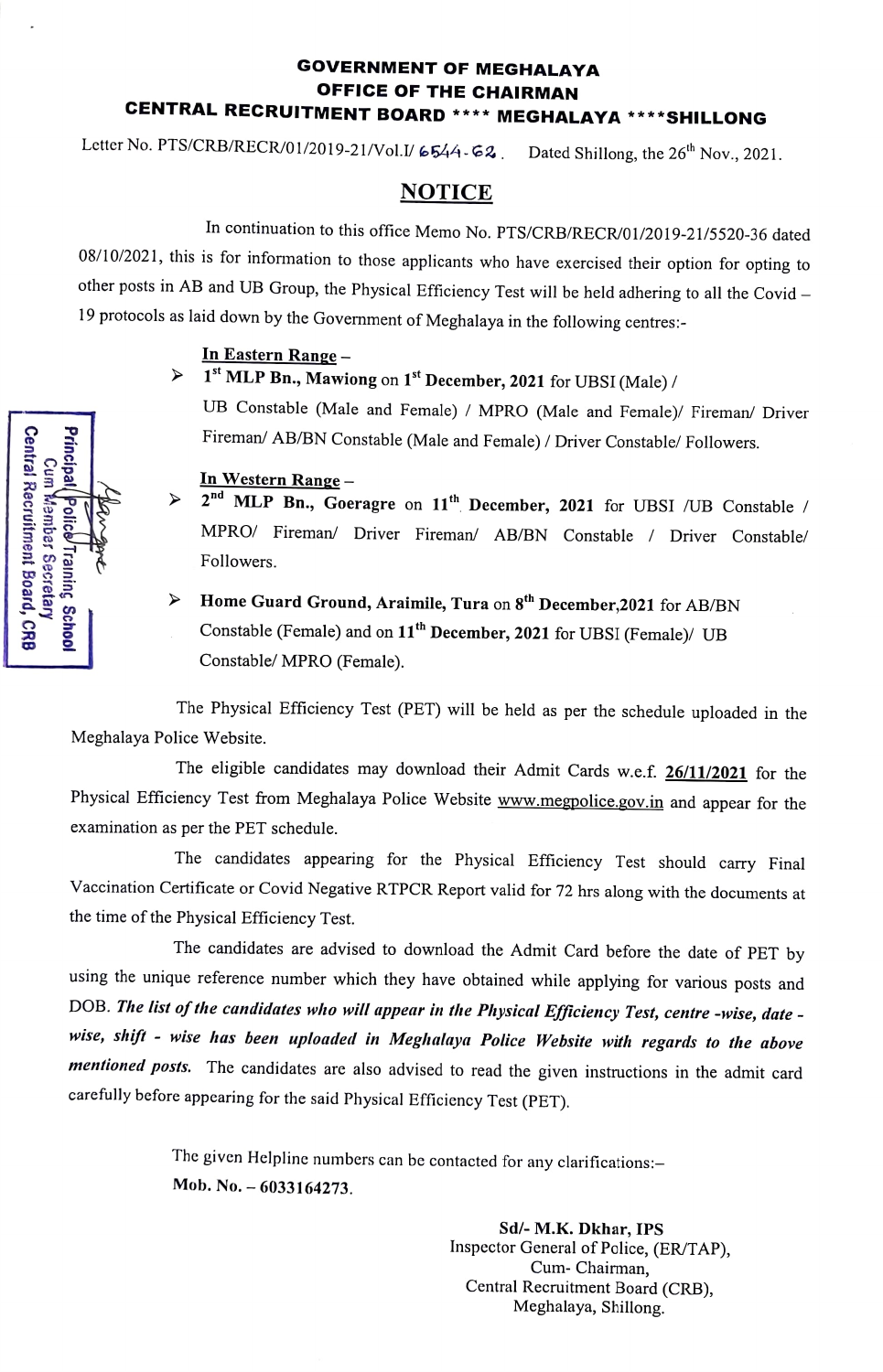- 1. The Assistant Inspector General of Police, (A) for favour of kind information of the Director General of Police, Meghalaya, Shillong and for putting up the notice in the Meghalaya Police website.
- 2. The Addl. Director General of Police, (TAP), Meghalaya, Shillong for favour of kind information.
- 3. The Dy. Inspector General of Police, (W/R), Meghalaya, Tura for favour of information.
- 4. The Superintendents of Police, East Khasi Hills/West Jaintia Hills/West Khasi Hills/Eastern West Khasi Hills, Mairang/ Ri-Bhoi/East Jaintia Hills/South West Khasi Hills/East Garo Hills/ West Garo Hills/ South Garo Hills/ North Garo Hills/South West Garo Hills for favour of kind information.
- 5. The Commandants, 1<sup>st</sup> MLP Bn, Mawiong Shillong/ 2<sup>nd</sup> MLP Bn, Goeragre, Tura for favour of kind information.
- 6. The Commanding Officer, SF-10, Meghalaya, Shillong for favour of kind information.
- 7. The Director, Information & Public Relations, Meghalaya, Shillong for information with a request to publish the above notice in one English (Shillong Times), one Khasi and one Garo Newspaper in the State.

Principal **Central Recruitment Board, CRB** Cum Member Secretar Police **Surune Schoo** 

Raw Principal,

Police Thdining School Cum-Member Secretary, Central Recruitment Board (CRB), Meghalaya, Shillong.